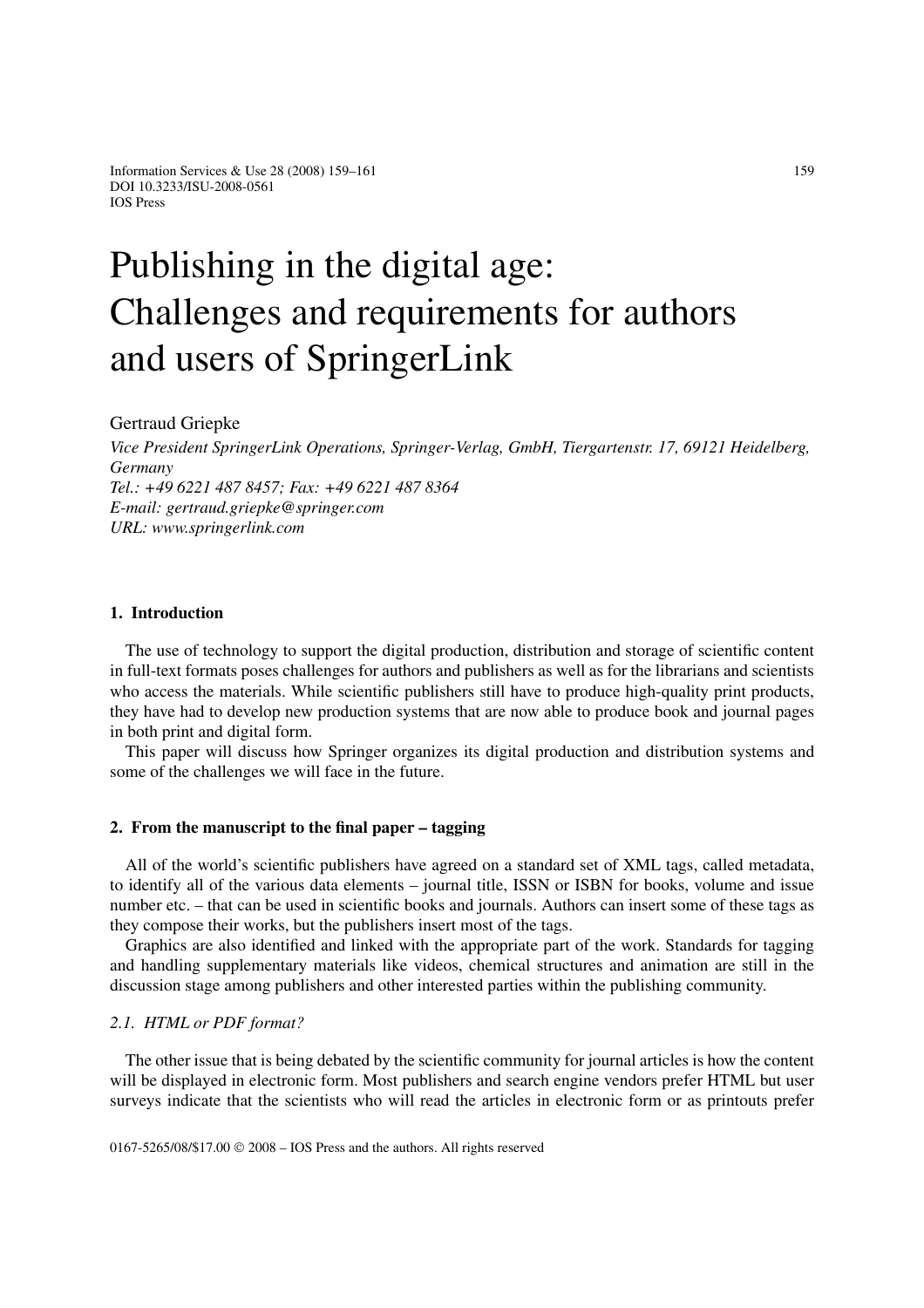the PDF format by wide margins. There are strong arguments for both, and it is too early to tell which format will be the final choice.

# **3. From the manuscript to the final paper – publication**

A Digital Object Identifier (DOI) is added to each article after copyediting and tagging. The DOI is a persistent electronic identifier that can connect the paper to other publications through cross-reference links. More than 25 million DOIs have been assigned since the program started in 2000.

The actual typesetting process is electronic, and the online version of the paper is published first. Corrections after publication are always in the form of ERRATA, as content cannot be removed from the database of digital articles.

## **4. The universe of online publishing**

Springer's electronic content is distributed through a data delivery system to its own website, springerlink.com, and parts of the content are distributed to approximately 100 different parties, which include bibliographic services and some large library consortia that store content on their own sites.

Springer supports and promotes its online content through springer.com, an extensive website that includes catalogs, promotional materials, and information for booksellers and librarians. There are tools for journal authors to communicate with journal editors and other helpful functions for customers to access.

## *4.1. SpringerLink*

All of Springer's content that is in electronic form is available online at springerlink.com. Individuals and institutions can subscribe. A subscription includes a comprehensive search capability and, of course, extensive links to electronic journals in other publishers' databases.

Libraries have additional requirements that include individual usage statistics within their institutions. Springer provides these statistics in the COUNTER format, which libraries use to compare usage across multiple publishers.

Finally, SpringerLink is the website that searchers arrive at when they come across a reference to a Springer online journal. These search queries come from a number of different websites, but the Google portal had the highest referral rates of any other portal last year.

## **5. Long-term outlook**

In the future we can expect to find increasing amounts of the world's literature being published in electronic form, and sometimes exclusively in electronic form. Searching will be even more intuitive and will be facilitated by semantic links; that is, users will be able to search for similar content. They will also be able to use mathematical formulae to compute graphs and tables, and chemical formulae will be searchable by structure.

In order to make all of this happen, publishers will have to make sure that the content we prepare for publication today will be ready for the enhanced storage, retrieval and searching techniques of the future.